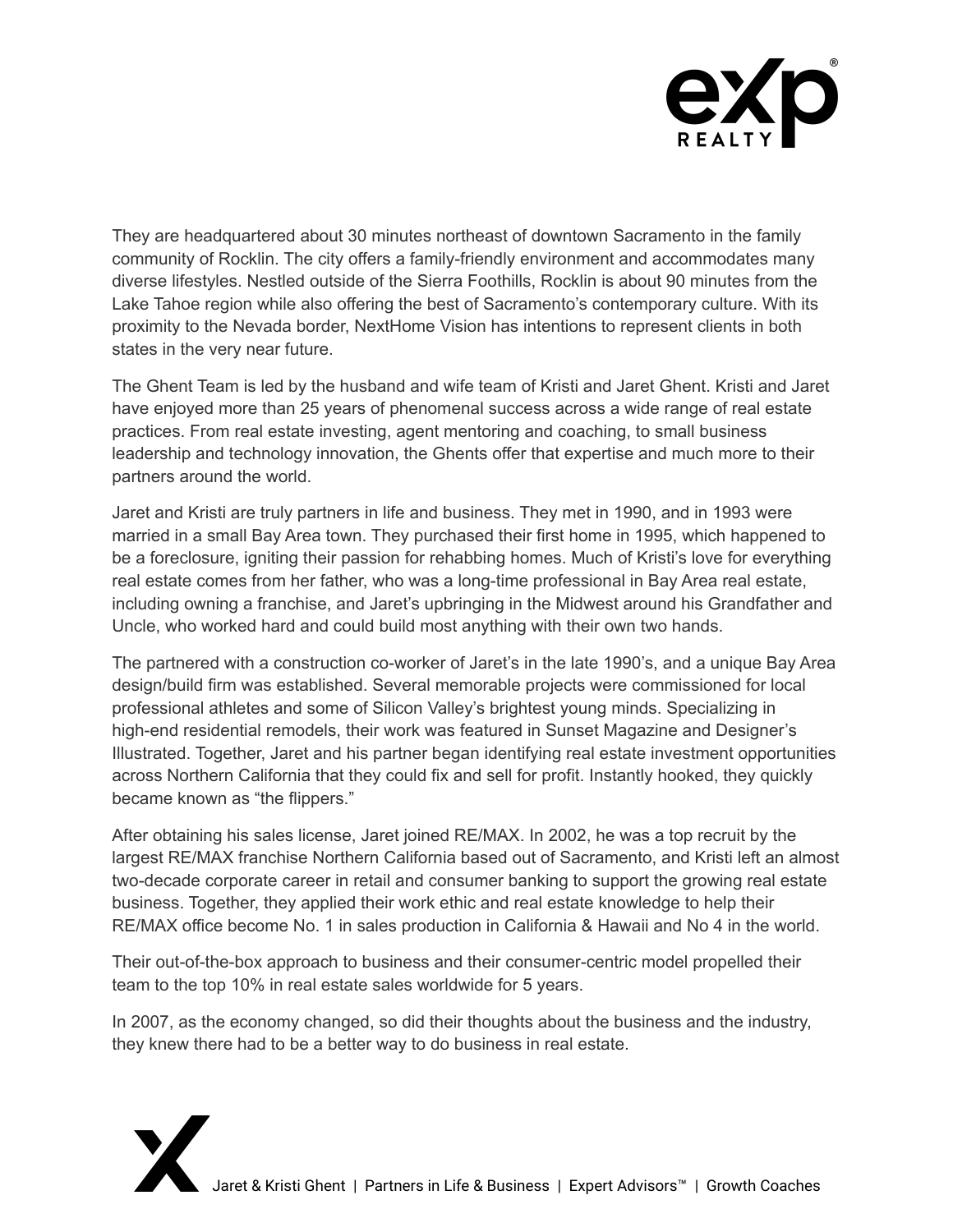

"We started to develop what we believed to be the future of real estate brokerage models", Jaret said. "We built one of the country's first truly paperless virtual offices, utilizing technology to manage and grow the business. We streamlined every aspect and designed our brokerage with systems that enabled us to operate from anywhere we had an internet connection."

In 2009, the Ghents launched Vision Real Estate. The brokerage model was foreign to the industry and state regulators at the time, operating 100% paperless and without a trust account, using e signatures as a standard practice and paying commissions through escrow. Jaret and Kristi's forward-thinking approach and innovative thinking have directly influenced and had a lasting impact on real estate still today.

"We named our company Vision Real Estate, because that's who we've always been," Kristi said. "We are forward-thinking people who are visionaries in the industry."

In 2013, Kristi and Jaret decided to shake things up a bit, taking on different roles in their real estate businesses. Kristi became the company CEO and was solely responsible for the day to day operations and for the first time, also took the sales lead, quickly building an impressive "referral only" sphere-based business. By focusing on the client, not the transaction, it became apparent that her way of helping buyers and sellers was a much more rewarding and sustainable practice.

Through all of their success and failures, Kristi and Jaret know that steady innovation is essential for long-term growth. Most importantly, the ability to free up their time by partnering with the right agents and brokers would allow them to take the next steps in their careers, giving back and sharing their life experiences to influence the lives of others. After watching and carefully analyzing eXp Realty's success over the past several years, Kristi and Jaret knew that it would be the best platform to help them achieve their next goals.

"There's such a wide demographic that our industry services and if we don't continually connect with people and evolve with their unique needs, real estate agents will be useless in the near future," Kristi said. "The best way that I have found to do that is to put people first. That is our mentality and a core value, and we understand that connection with people is what's going to make your business successful and one that you're passionate to serve."

Today, their core focus is helping agents grow personally and financially. With their deep experience across a wide range of real estate specialties, Kristi and Jaret have the tools to help agents thrive. They are stepping aside from the routine of real estate sales, and opening doors to agents and brokers that yearn to grow professionally by leading a "life by strategy."